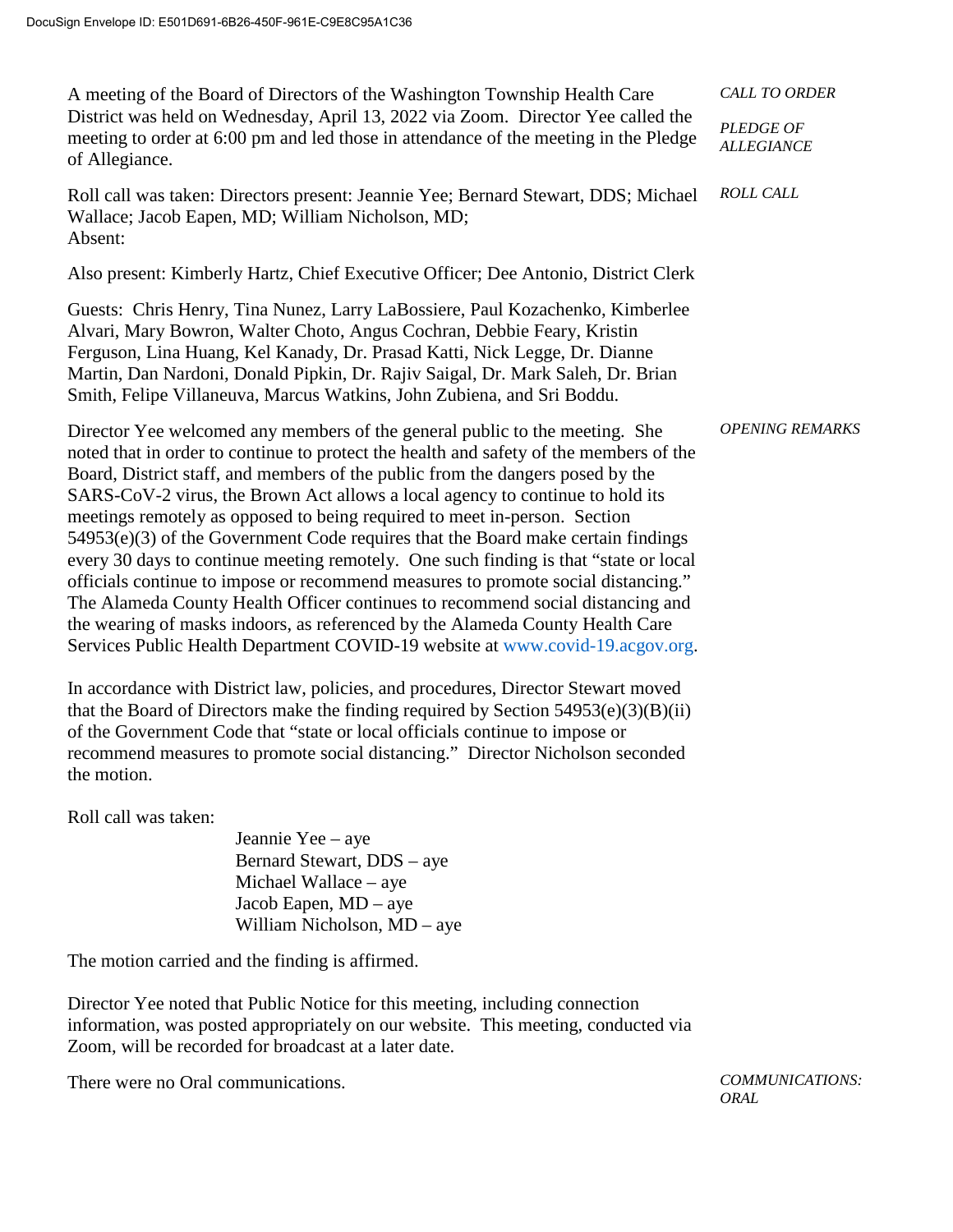There were no Written communications. *COMMUNICATIONS:*

Director Yee presented the Consent Calendar for consideration:

- A. Minutes of the Regular Meetings of the District Board: March 9, March 21, March 23, and March 28, 2022
- B. Medical Staff: Emergency Medicine Section Manual Department of Medicine
- C. CredentialStream Implementation
- D. Copier Replacement
- E. Patient Financial Assistance and Charity Care Policy

In accordance with District law, policies, and procedures, Director Stewart moved that the Board of Directors approve the Consent Calendar, items A through E. Director Nicholson seconded the motion.

Roll call was taken:

Jeannie Yee – aye Bernard Stewart, DDS – aye Michael Wallace – aye Jacob Eapen, MD – aye William Nicholson, MD – aye

The motion carried.

Kimberly Hartz, CEO, introduced Dr. Rajiv Saigal, a neurosurgeon from Washington Township Medical Foundation and the Bell Neuroscience Institute as well as an associate professor and neurosurgeon-scientist at the University of California, San Francisco. Dr. Saigal presented several cases from his medical practice to demonstrate the different methods of treatment: non-medical therapies such as ergonomics, acupuncture and physical therapy as well as medical therapies such as oral anti-inflammatory medications, gels/creams.

Dr. Saigal talked about the reasons for surgical interventions being caused by nerve or spinal cord compression, trauma, tumors, or spinal deformity. He reviewed cases of disc herniation, trauma, spondylolisthesis, and scoliosis requiring minimally invasive surgery or surgery. All had positive outcomes.

Dr. Mark Saleh, Chief of Staff-Elect, reported there are 573 Medical Staff members including 347 active members. He expressed appreciation for the Doctors Day luncheon. He spoke about the improved lower census with very few COVID-19 patients. The  $2<sup>nd</sup>$  vaccine booster is now recommended for people over age 50 and noted the time frame between boosters is recommended to be four months.

Debbie Feary, Service League President, reported that the Service League contributed 1,301 hours over the past month. The number of COVID-19 test kits requested by the Lab continues to drop, requiring only 200 test kits during March. On April 9<sup>th</sup>, there was an orientation for prospective volunteers.

*WRITTEN CONSENT CALENDAR*

*PRESENTATION: LOW BACK PAIN – WHEN IS IT SURGICAL AND WHEN S IT NOT?*

*MEDICAL STAFF REPORT*

*SERVICE LEAGUE REPORT*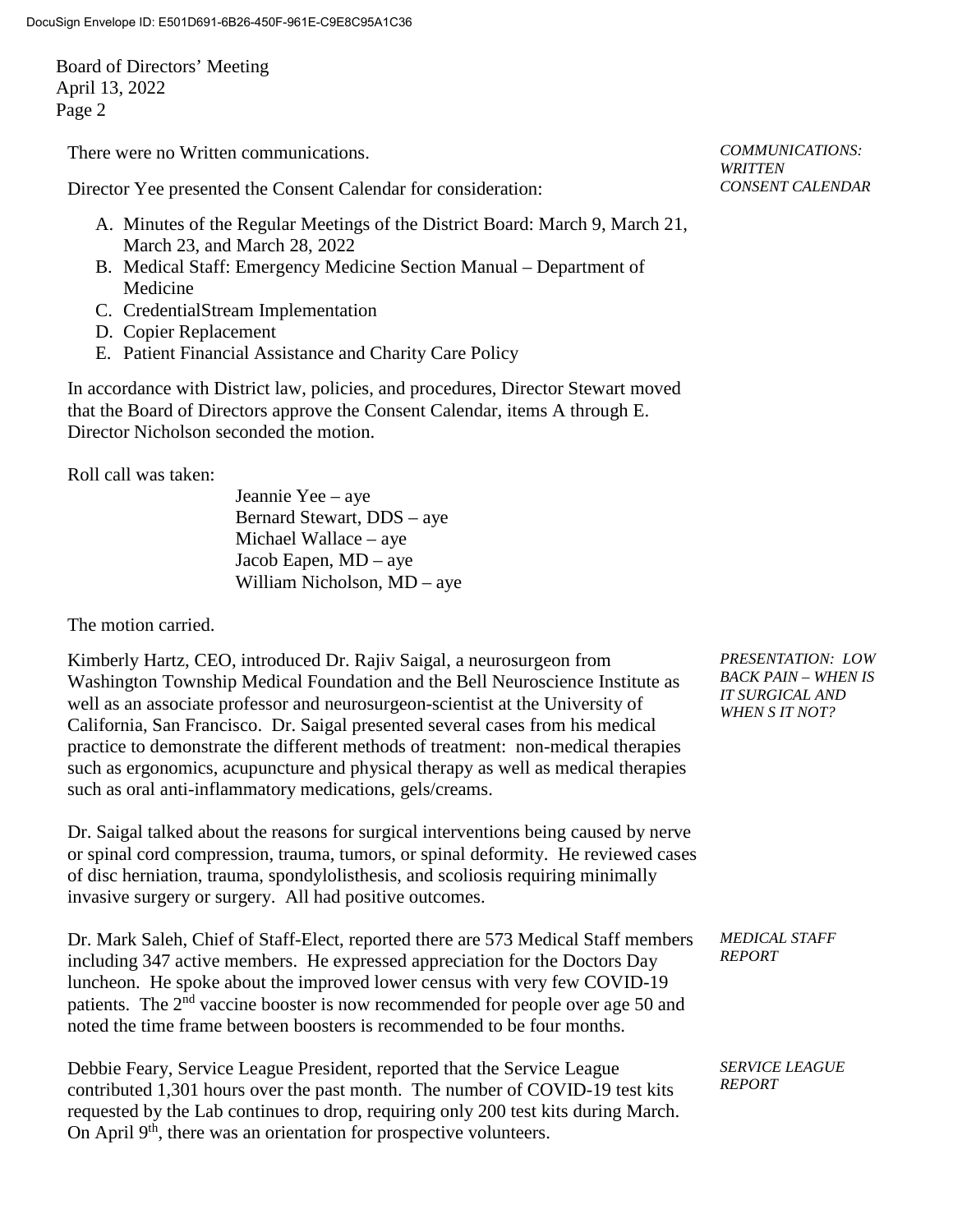Due to a more stable financial outlook. The Service League will be able to offer scholarships again this year to graduating high school seniors and college students. The Masquerade \$5 jewelry sale is scheduled for April 25-27 in the Anderson Auditorium.

Kimberly Hartz introduced Dr. Prasad Katta, Medical Director of Washington Hospital's Diabetes Program. Dr. Katta began with a statistical review of the incidence and prevalence of Diabetes in the U.S. and specifically in the Washington Township Health Care District. The 2020 Community Health Needs Assessment identified diabetes as one of the most pressing health needs for our community. He reviewed the comprehensive diabetes program for inpatient, outpatient, and transition of care.

Lean principles of standard work have been applied within the program resulting is better management of hypoglycemia and therapeutic glucose percentages. A centralized EPIC patient list is created for each patient's interdisciplinary diabetes care and involves a case manager, dietician, pharmacy, and nurse inpatient diabetes education.

The program engages with the community by participating in the Diabetes Matters lecture series, Health and Wellness presentations, and articles in the Tri-City Voice.

Kimberly Hartz introduced Dianne Martin, Antimicrobial Stewardship Leader who delivered the annual report for this program. She began with an explanation of antimicrobial resistance and the program elements. She reviewed the Antimicrobial Administration Ratio and various statistics related to antibiotics, antifungal, Cdifficile, and carbapenem-resistant organisms. She reviewed COVID-19 protocols and guidelines as well as the COVID Monoclonal Antibody and oral antivirals for mild to moderate COVID-19.

Chris Henry, Vice President & Chief Financial Officer, presented the Finance Report for February 2022. The average daily inpatient census was 178.0 with admissions of 764 resulting in 4,985 patient days. Outpatient observation equivalent days were 288. The average length of stay was 6.38 days. The case mix index was 1.604. Deliveries were 88. Surgical cases were 392. The Outpatient visits were 7,047. Emergency visits were 3,855. Cath Lab cases were 216. Joint Replacement cases were 159. Neurosurgical cases were 31. Cardiac Surgical cases were 15. Total FTEs were 1,634.5. FTEs per adjusted occupied bed were 5.85.

Kimberly Hartz, Chief Executive Officer, presented the Hospital Operations Report for March 2022. Preliminary information for the month indicated total gross revenue at approximately \$209,053,000 against a budget of \$199,074,000. We had 50 COVID-19 discharges which represented 6% of total discharges which represents a decrease from the prior two months which averaged 161 COVID-19 discharges.

*LEAN REPORT: DIABETES PROGRAM REPORT*

*QUALITY REPORT: ANTIMICROBIAL STEWARDSHIP / C. DIFFICILE*

*FINANCE REPORT*

*HOSPITAL OPERATIONS REPORT*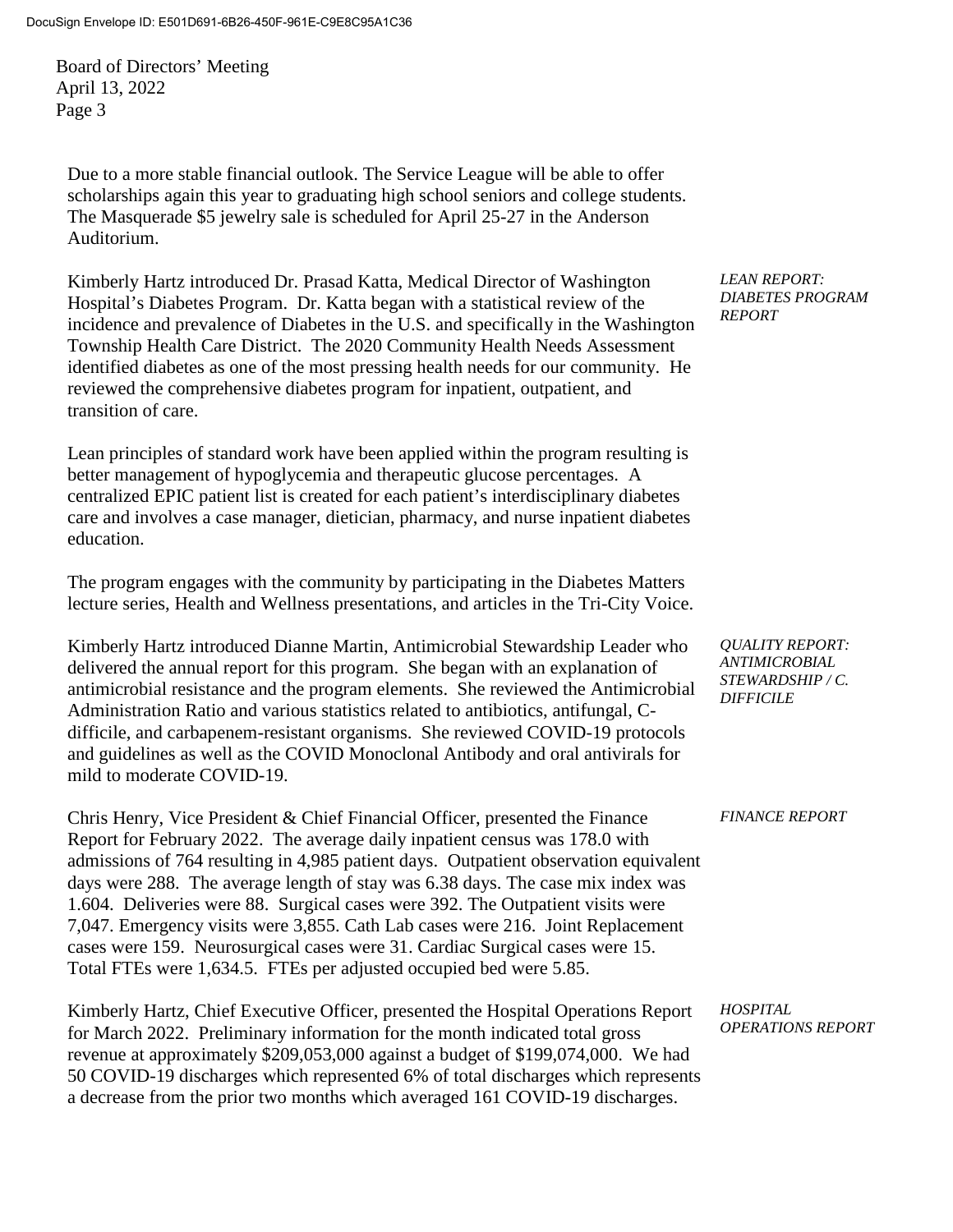The Average Length of Stay was 6.01. The Average Daily Inpatient Census was 164.5. There were 15 discharges with lengths of stay greater than 30 days, ranging from 31 to 81. Still in house at the end of March were twelve patients with length of stays of over 30 days and counting (highest at 313).

There were 5,100 patient days. There were 442 Surgical Cases and 233 Cath Lab cases at the Hospital. Outpatient joint cases were budgeted to begin migrating to Peninsula Surgery Center in October 2021; pending accreditation, these are now expected to begin in the second half of CY2022.

Deliveries were 110. Non-Emergency Outpatient visits were 8,606. Emergency Room visits were 4,202. Total Government Sponsored Preliminary Payor Mix was 72.8%, against the budget of 73.3%. Total FTEs per Adjusted Occupied Bed were 5.66. The Washington Outpatient Surgery Center had 609 cases and the clinics had approximately 18,002 visits.

It was noted that we had the highest collections in over two years at 46.3M, driving AR days down. There were \$212,000 in charity care applications pending or approved in March. Fiscal year to date, the estimated total unreimbursed cost for Homeless Patients is about \$4.1M.

- As of Monday, April  $11<sup>th</sup>$ , a total of 86,922 COVID vaccine doses have been administered to community members at our vaccination clinic, including 3,553 vaccinations of children ages 5-11 years old. *ANNOUNCEMENTS*
- Tuesday, March  $22<sup>nd</sup>$ : Overactive Bladder: Causes, Symptoms, and Treatment
- Scheduled for Tuesday, April 19<sup>th</sup>: Treatments and Procedures for Common Spine Conditions
- Scheduled for Wednesday, April  $27<sup>th</sup>$ : Diabetes Self-Management: Lesser-known Factors Impacting Blood Glucose Levels
- Scheduled for Tuesday, May  $3<sup>rd</sup>$ : Newborn Parent Boot Camp
- Scheduled for Thursday, May 5, 2022:  $35<sup>th</sup>$  Annual Golf Tournament on the Hill Course at Castlewood Country Club in support of Surgical Services at WHHS. This event is SOLD OUT.
- April Employee of the Month: Falisa Fullard, Executive Assistant II, Executive **Services**

Director Stewart moved that the Board approve the purchase of six Merge Workstations and Software. Director Wallace seconded the motion.

Roll call was taken:

Jeannie Yee – aye Bernard Stewart, DDS – aye Michael Wallace – aye Jacob Eapen, MD – aye William Nicholson, MD – aye

*CONSIDERATION OF PURCHASE OF 6 MERGE WORKSTATIONS AND SOFTWARD*